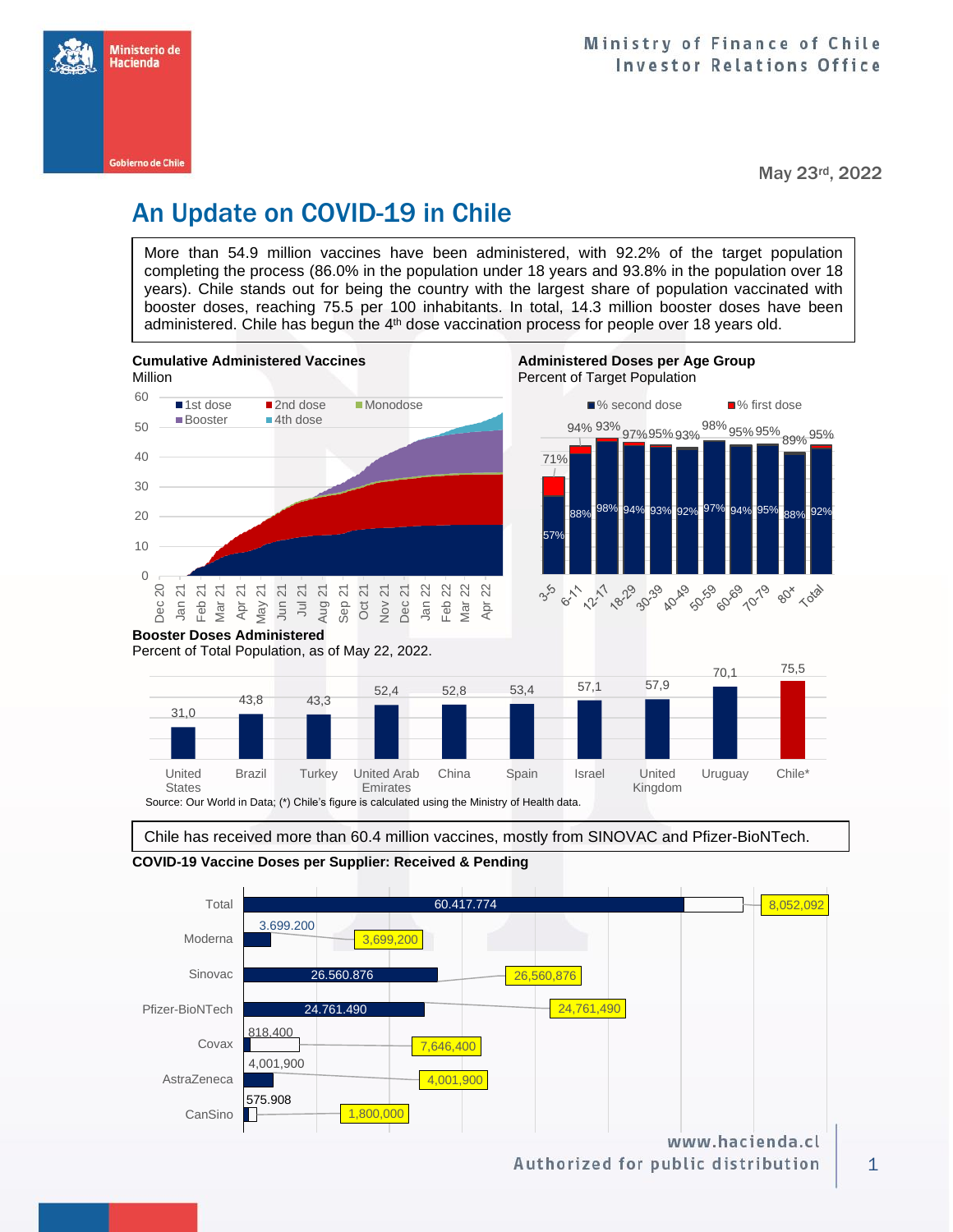### Ministry of Finance of Chile **Investor Relations Office**

May 23rd, 2022

During last week cases have slightly increased as well as PCR test positivity rates. ICU occupancy levels, deaths and hospital capacity remain at moderate levels.

### **COVID-19 Cases in Chile PCR Test Positivity Rate PCR Test Positivity Rate**

Ministerio de Hacienda

Gobierno de Chile



From April 14, 2022, the Chilean government updated the plan step by step, considering three types of health impact phases: low, medium and high. Thus, the sanitary restrictions in border controls have been relaxed.

## **Share of Population per Phase <b>National Share of Population per Phase Nationwide Mobility**

People, Data through May 23<sup>rd</sup> Percent deviation with respect to pre-Covid levels



www.hacienda.cl Authorized for public distribution